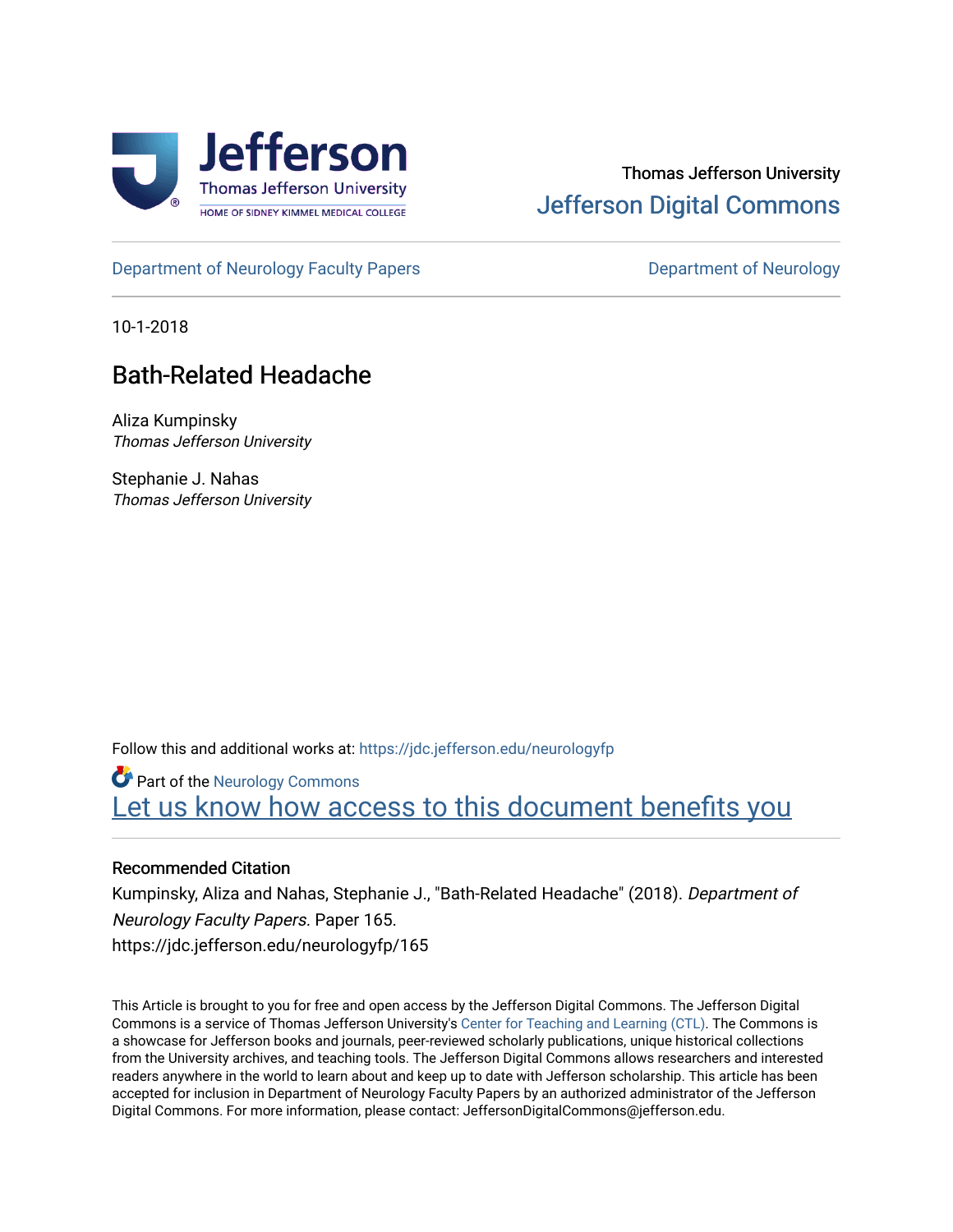### *Abstract*

#### *Purpose of review:*

The purpose of this review is to summarize the most up-to-date literature on bath-related headache, a rare disorder.

## *Recent findings:*

Initially described in middle-aged Asian women, it is now reported in a wider demographic. More information is available about the pathophysiology of bath-related headache, including its classification as a subtype of reversible cerebral vasoconstriction syndrome (RCVS). Nimodipine can be effective in patients both with and without vasospasm

#### *Summary:*

Bath-related headache is a rare form of thunderclap headache. Although its mechanism is still unclear, it is associated with vasospasm and RCVS. Controlled trials investigating the use of nimodipine and other agents may be useful in furthering our understanding of and treatment of this phenomenon.

#### *Key words*

Bath-related headache; thunderclap headache; reversible cerebral vasoconstriction syndrome (RCVS)

#### *Introduction*

Bath-related headache is a rare form of thunderclap headache that has primarily been described in case reports and case series. One of its most distinguishing features is the trigger, which is typically bathing or other water-related activity. It is likely underreported.

#### *Clinical characteristics*

Bath-related headache was first described in 2000 by Negoro et al [1\*]. It is more common in Asian populations and has been reported more recently in Europe and South America [2, 3]. There is a female predominance, but at least one case in a man has been described [4]. The most common age of onset is in the fifth to seventh decade; the youngest reported age in the literature in the second decade [5, 4]. A minority of patients have a history of other headache types such as migraine or tension headache [4, 5].

 The semiology of pain varies, but in general is provoked by contact with water [5]. Bathrelated headache is typically abrupt in onset, severe in intensity, reaches a peak within one minute, and lasts between 10 minutes and 9 hours [1\*, 5]. Liao first suggested in 2003 that the bath-related headache is a variant of idiopathic thunderclap headache [6, 7].

Different precipitating activities are reported, including pouring hot water over the head, diving into a swimming pool, warm washcloth on the lower half of the body, warm or cold showers, or soaking in hot water [1\*, 5, 6]. Less frequent causes include brushing teeth with cold water, exposure to steam, and micturition [5, 6].

Location of pain also varies, and descriptions include holocephalic, unilateral, frontal, occipital, bitemporal, vertex, and cervical [4, 5]. In one series, pain quality was most often explosive or pulsatile and typically bilateral or midline [8\*\*]. There can be associated scalp tenderness, nausea, vomiting, and pain between attacks [5].

Bath-related headaches are typically self-limiting. The usual duration of triggered headaches prior to remission is between one week and three months without subsequent clusters,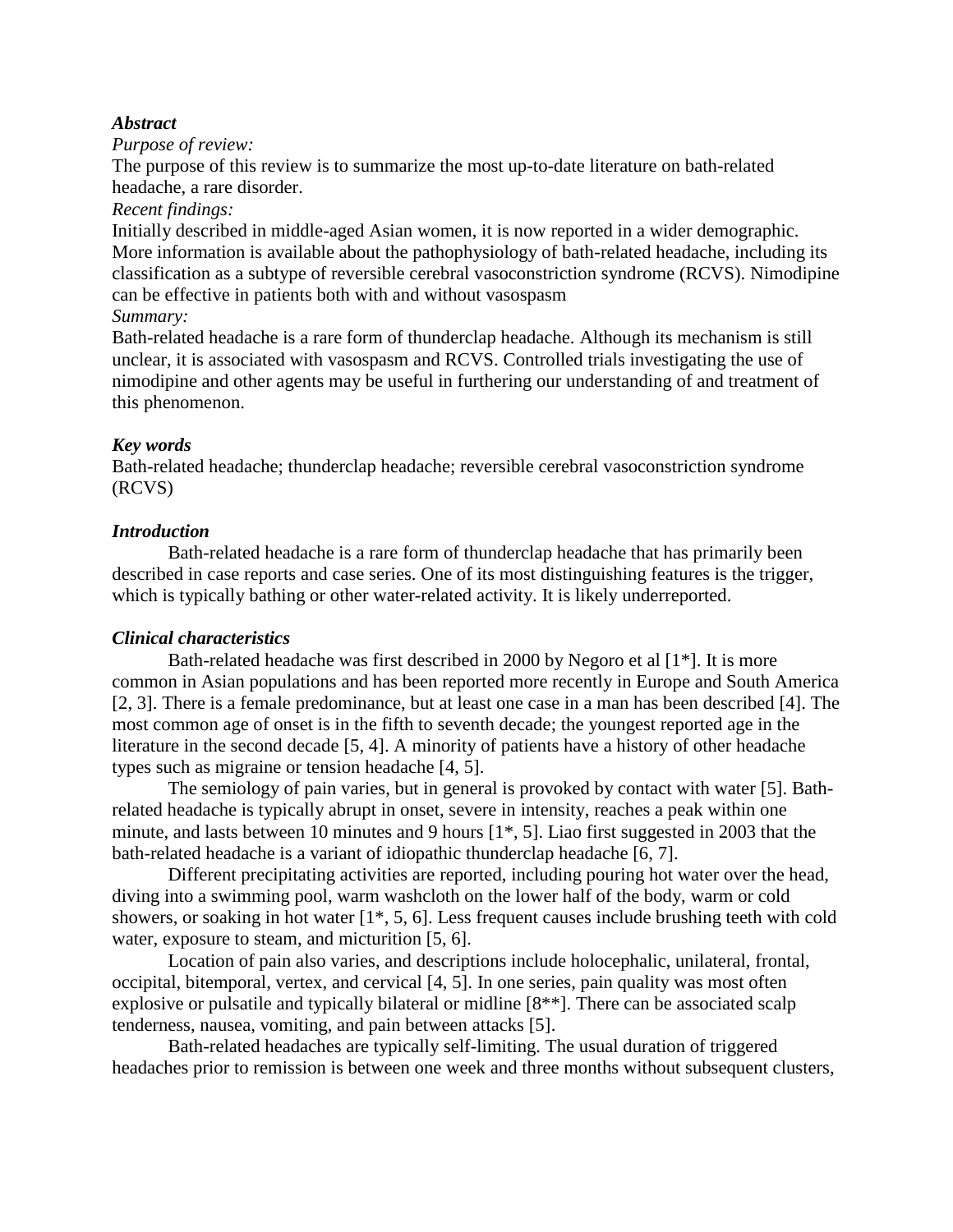although one case series indicates bath-related headache can be recurrent for a period of greater than 15 years [2, 4].

#### *Pathophysiology*

 The pathophysiology of bath-related headache is as of yet unknown and might be multifactorial. There are several proposed mechanisms. Multisegmental vasospasm has been detected via vessel imaging (MRA, conventional angiogram, CTA) in some patients with bathrelated headache [5, 6]. One large case series shows vasospasm within the Circle of Willis in the majority (62%) of patients, most frequently in the middle cerebral artery or posterior cerebral artery [8\*\*]. Posterior leukencephalopathy has been seen on MRI in association with vasospasm [5, 8\*\*]. Other abnormalities seen on imaging in the setting of vasospasm include asymptomatic cerebellar infarct in one patient, and both subarachnoid hemorrhage and delayed intracerebral hemorrhage in another patient [5, 9].

The detection of reversible vasospasm (resolution determined by repeat vessel imaging or normalization of velocities on transcranial Dopplers) does not always correlate with resolution of headache [6]. Vasospasm can resolve prior to headache remission, and resolution of headaches can occur prior to reversal of vasospasm [10, 6]. This suggests a complex mechanism.

An overactive neurogenic vasomotor response might be responsible for the vasospasm seen in bath-related headache and other thunderclap headaches [11\*\*]. It has been suggested that bathing can be a trigger of RCVS, similar to other activities such as straining or coughing [8\*\*]. In fact, under the International Classification of Headache Disorders, Third edition (ICHD-3), thunderclap headaches related to bathing and showering are "attributed or probably attributed" to reversible cerebral vasoconstriction syndrome (RCVS) [7].

 Other proposed mechanisms for bath-related headaches exist. There is possibly a predisposition based on age, sex, and ethnicity given the demographic described [3]. It has been suggested that low levels or fluctuations of estrogen, such as occurs in menopause, might be directly impactful [8\*\*]. Aquadynia is a term used for an overactive sympathetic response to skin stimulation by water and is a possible contributor to bath-related headache [12]. Alternatively, these patients could have highly sensitive temperature receptors on the face and scalp which are triggered by either excessively hot or cold water  $[1^*]$ . This might share a common mechanisms with cold-stimulus headache [1\*, 4]. Although not described in the literature, a temperature-sensitive sodium channelopathy is another possibility.

#### *Treatment*

 One logical choice of management is to avoid the known trigger (eg, pouring hot water over the head, taking a shower, or soaking in hot water) [1\*]. This has been reported as effective although may not be practical.

 Alternatively, pharmacologic therapy has been used, both preventive and abortive. Nimodipine is a calcium channel blocker that is often used in preventing or treating vasospasm in subarachoid hemorrhage and has been used effectively in bath-related headache [11\*\*]. One study describes the use of oral nimodipine for patients without vasospasm and higher dose IV formulation for patients with vasospasm [11\*\*, 6]. In another series, oral or IV nimodipine at a dose of 30-60 mg q4 hours for a course of 3-4 weeks was effective in the majority (16/19, or 84%) [8\*\*]. The exact mechanism by which nimodipine works in the patients without vasospasm is unclear, but the time course presented in studies suggests against spontaneous remission or placebo effect [11\*\*]. Other preventive medications reported include amitriptyline, gabapentin,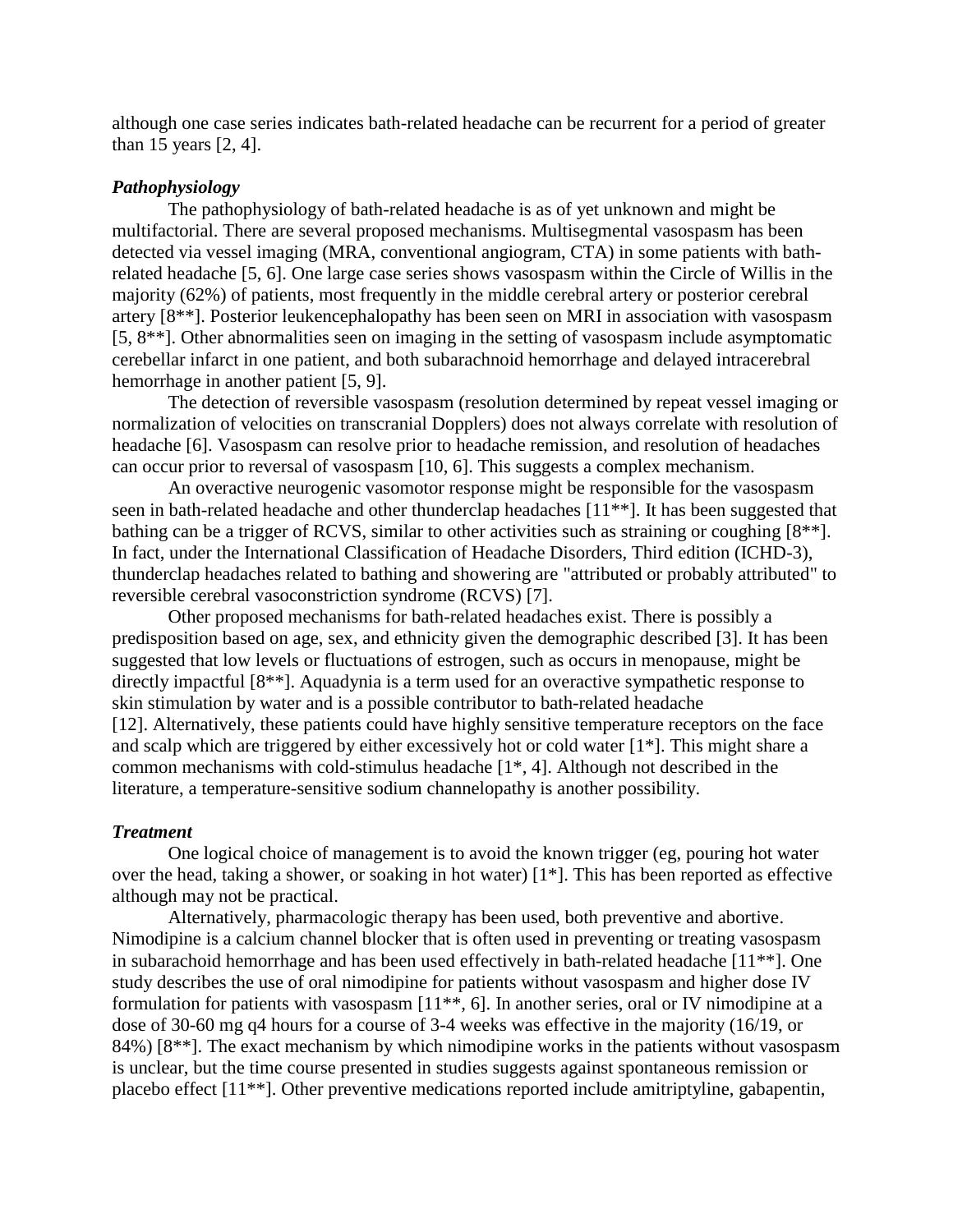sodium valproate, and topiramate [5, 13]. Their effectiveness is unclear given bath-related headache's high rate of spontaneous remission and lack of controlled trials.

 Many abortive medications have been used anecdotally, including non-steroidal antiinflammatory medication, acetaminophen derivatives, and triptans [5, 10]. Most are poorly effective. Triptans have been reported as efficacious, although the safety of using them given the association of vasoconstriction is questionable [10].

As bath-related headache is also possibly associated with an overly active sympathetic nervous system, medications targeted at the autonomic nervous system such as clonidine and propranolol could theoretically be helpful, although their use has not been reported [12].

#### *Conclusion*

Bath-related headache is an unusual type of thunderclap headache with a unique trigger and varied semiologies. Initially thought to be primarily seen in middle-aged Asian women, it is now known to be present in others and likely is underreported. Its association with vasospasm is highly suggestive of a subtype or trigger for RCVS, although the extent of this relationship is not clear and other factors are likely involved given the lack of correlation between resolution of headache and resolution of vasospasm. Avoidance of triggers is an effective if impractical approach. Nimodipine can be used effectively in patients with or without vasospasm. More research is needed to further our understanding of this rare headache phenomenon.

1. **\***Negoro K, Morimatsu M, Ikuta N, Nogaki H. Benign hot bath-related headache. Headache: The J of Head and Face Pain 2000:40:173–175. **First reported case of bath-related HA**

2. Pereira ML, Moreira FJS, Coelho RFS, Ribeiro AC, Martins ACB. Bath-related headache-the second case in South America. J of Pain & Relief 2017. Doi: 10.4172/2167-0846.1000296.

3. Rossi P, Nappi G. Bath-related headache: the first European case. Cephalalgia 2006:26:1485– 1486.

4. Müngen B, Bulut S. Hot bath-related headache: four cases with headaches occurring after taking a hot bath. Cephalalgia 2003:23:846–849.

5. Mak W, Tsang K, Tsoi T, Yeung KA, Chan K, Cheng T, Cheung T, Ho S. Bath-related headache. Cephalalgia 2005:25:191–198.

6. Liao Y-C, Fuh J-L, Lirng J-F, Lu S-R, Wu Z-A, Wang S-J. Bathing headache: a variant of idiopathic thunderclap headache. Cephalalgia 2003:23:854–859.

7. Headache classification subcommittee of the International Headache Society. The International classification of headache disorders (3rd edn). Cephalgia 2018:38:1-211.

8. \*\*Wang S-J, Fuh J-L, Wu Z-A, Chen S-P, Lirng J-F. Bath-related thunderclap headache: a study of 21 consecutive patients. Cephalalgia 2008:28:524–530. **Largest case series**

9. Jhang K-M, Lin C-H, Lee K-W, Chen Y-Y. Bath-related headache associated with

subarachnoid and intracerebral hemorrhage. Acta Neurologica Taiwanica 2013:22:127–132.

10. Tanaka R, Ando M, Shimura H, Yamashiro K, Hattori N. Bath-related headache controlled by zolmitriptan. Neurol and Clinical Neurosci 2015:3:200–202.

11. \*\*Lu S-R, Liao Y-C, Fuh J-L, Lirng J-F, Wang S-J. Nimodipine for treatment of primary thunderclap headache. Neurol 2004:62:1414–1416. **Large case series of treatment**